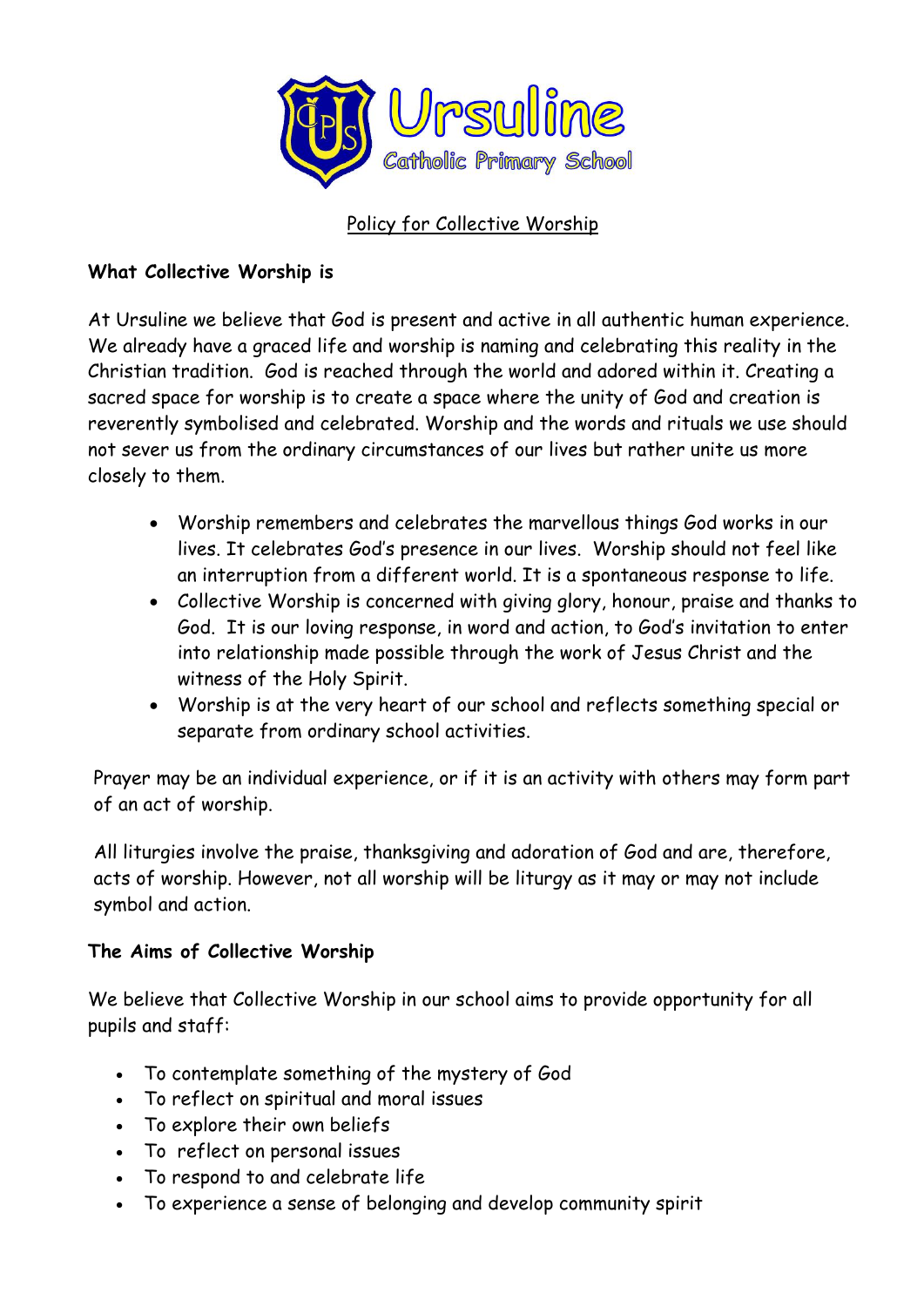- To develop a common ethos and shared values
- To enrich religious experience
- To grow in liturgical understanding and development
- To reinforce prayers which are part of the Catholic tradition
- To reinforce positive attitudes
- To participate fully
- To take time out 'to wonder at', 'to come to terms with' and 'to give worth to.'

# **Principles of Collective Worship**

All Acts of Worship in this school will:

- Give glory and honour to God
- Be a quality activity, fundamental to the life of the school and its Catholic character
- Develop in pupils skills that enable them to prepare, organise and lead worship rather than always participating or contributing in a taken way
- Give pupils positive liturgical experiences, appropriate to their age, aptitude and family backgrounds in order to prepare them for the liturgical life of the Church. In order to do this celebrations will:
	- $\triangleright$  Be kept small wherever possible or appropriate to help to personalise the experience – Reception in classes; Y1 & 2; Y3 &4 and Y5 & 6 when in Hall
	- $\triangleright$  Be short and appropriately pace, one minute for each year of child's age as a guideline, ie KS1 5-6 minutes, KS2 7-10 minutes.
	- $\triangleright$  Be simple, including a range of experiences offered in a variety of groupings and in a variety of settings, such as class, Hall, Eco-Garden

Refer to the Archdiocese Collective Worship 'Guidance for schools' and 'Come and See' pages 28 – 32 for further guidance.

#### **Resources for Collective Worship**

In order to facilitate Collective Worship in the Classroom all classes have:

- $\bullet$  A candle
- $\bullet$  A cloth
- A crucifix or cross
- A rosary
- 'God's Story' (edition appropriate to the year group)
- A petition book

# **Websites of interest:**

[www.cafod.org.uk/primary](http://www.cafod.org.uk/primary)